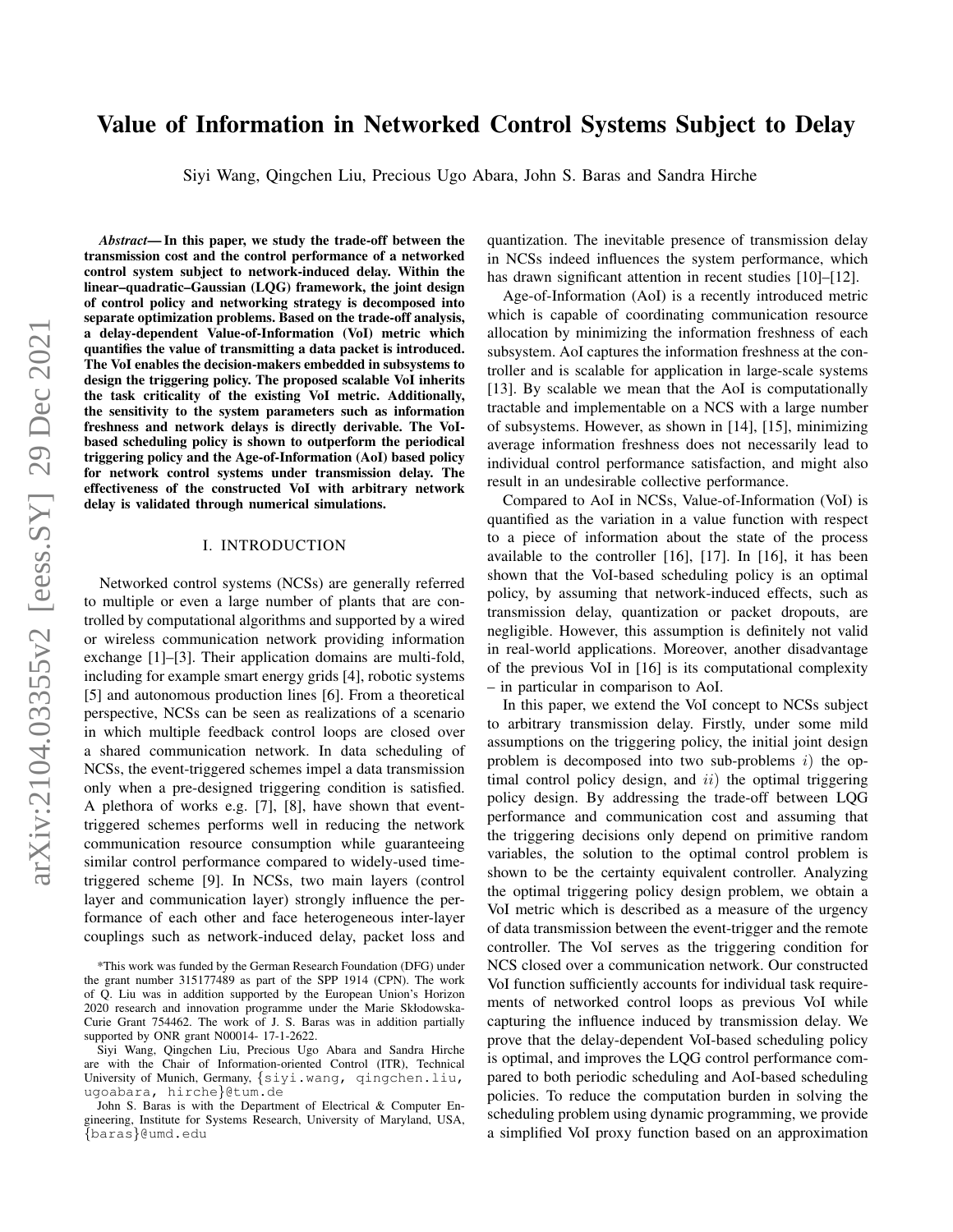approach.

The remainder of this paper is structured as follows. Section [II](#page-1-0) introduces the system model and the problem formulation. Section [III](#page-2-0) presents the main result on constructing delay-dependent VoI and its performance analysis. Section [IV](#page-4-0) illustrates our results through simulation examples.

Notations: In this study,  $\mathbf{E}[\cdot]$  and  $\mathbf{E}[\cdot]$   $\cdot$  denote the expected value and the conditional expectation, respectively. Let  $x \sim \mathcal{N}(\mu, C_x)$  represent Gaussian random variable x with mean  $\mu$  and covariance matrix  $C_x$ . A sequence of a random process  $\{x_k\}_{k\geq 0}$  is denoted as  $\mathbf{X}_k = \{x_0, \ldots, x_k\}$ for its complete history up to time index  $k$ .

### II. PRELIMINARIES

# <span id="page-1-0"></span>*A. System model*

We consider a networked control system in which the feedback loop is coupled through a communication network. The stochastic discrete-time process to be controlled is described by a discrete stochastic difference equation, which is assumed to be linear and time-invariant. The stochastic difference equation is given by

<span id="page-1-6"></span>
$$
x_{k+1} = Ax_k + Bu_k + w_k \tag{1}
$$

where system state  $x_k \in \mathbb{R}^n$ , control signal  $u_k \in \mathbb{R}^m$ ,  $A \in$  $\mathbb{R}^{n \times n}$  and  $B \in \mathbb{R}^{n \times m}$ . The variables  $x_k$  and  $u_k$  denote the system state and the control input, respectively. The system matrix pair  $(A, B)$  is assumed to be controllable. The process noise  $w_k \sim \mathcal{N}(0, W)$  is independent identically distributed (i.i.d) with zero mean and postive semidefinite covariance. The initial state  $x_0 \sim \mathcal{N}(0, R_0)$  is a random vector with zero mean and finite covariance. The random variables  $x_0$ and  $w_k$  are assumed to be statistically independent for each k. Across this paper, we call  $x_0$  and  $w_k$  the primitive random variables of the system.

### *B. Network model and information structure*

The control system is equipped with a scheduler (eventtrigger), to determine whether allows the state  $x_k$  to be transmitted via the communication network at each time instant  $k$ . See Fig. [1](#page-1-1) for a graphical illustration. The transmission triggering variable  $\delta_k$  of the scheduler takes value from  $\{0, 1\}$ , and is given by

<span id="page-1-5"></span>
$$
\delta_k = \gamma(\mathcal{I}_k^e) = \begin{cases} 1 & \text{transmission occurs} \\ 0 & \text{otherwise} \end{cases}
$$
 (2)

where  $\gamma(\cdot)$  denotes the triggering policy of the control system and  $\mathcal{I}_k^e$  denotes the information set for the event-trigger. Its formal definition is provided in [\(6\)](#page-1-2). We assume that the data transmission is subject to a  $\tau$ -step delay (see Definition [1\)](#page-1-3), which is induced by the communication network. To capture this delay, we assume that the controller keeps a track of the time instant it received the latest packet. This information updating time instant is a function of the triggering variables.



<span id="page-1-1"></span>Fig. 1. A NCS with shared communication channel.

By using  $\delta_k$ , the information updating time at the controller side is described by  $c(k) = \max\{t | \delta_{t-\tau} = 1, t \leq k\}.$  The transmission timeline in the networked control system is illustrated in Fig. [2.](#page-2-1) To quantify the information freshness of the data packet at the controller side, we introduce the concept of Age-of-Information (AoI) as follows.

*Definition 1:* The delay-dependent AoI is defined as

<span id="page-1-3"></span>
$$
\Delta_k = k - s(k) \tag{3}
$$

where

<span id="page-1-4"></span>
$$
s(k) = c(k) - \tau \tag{4}
$$

is the generating time instant of the latest information update of the controller.

At time instant  $k$ , the controller computes its action based on the information updates. At the sensor side, the eventtrigger determines whether to transmit the current state  $x_k$ to the network according to the scheduling policy  $\gamma_k(\mathcal{I}_k^e)$ . We will detail the design of our VoI-based policy in Section III. The information received at the controller side, at time instant  $k$ , is denoted as

$$
z_k = \begin{cases} x_{s(k)} & \text{if } \delta_{k-\tau} = 1, \\ \emptyset & \text{otherwise,} \end{cases}
$$

where the time index  $s(k)$  is defined in [\(4\)](#page-1-4), and defining  $\delta_{-\tau} = \ldots = \delta_{-1} = 0$ . We denote the observation history of the controller until time k as  $\mathbf{Z}_k$ . The information set at the controller side is denoted as

$$
\mathcal{I}_k^c = {\mathbf{Z}_k, \mathbf{U}_{k-1}},\tag{5}
$$

with the initial information  $\mathcal{I}_0^c = \{z_0\}$ , and  $\mathbf{U}_{k-1}$  denotes the control history up to time instant  $k - 1$ . The control history  $U_{k-1}$  up to time instant  $k-1$  is also available to the event-trigger. It follows that, the information set at the event-trigger is denoted as

<span id="page-1-2"></span>
$$
\mathcal{I}_k^e = \{ \mathbf{X}_k, \mathbf{U}_{k-1}, \boldsymbol{\delta}_{k-1} \},\tag{6}
$$

where  $X_k$  and  $\delta_{k-1}$  denote the system state history up to time k and triggering decision history up to time  $k - 1$ , respectively. Obviously the initial information set  $\mathcal{I}_0^e$  =  $\{x_0, \delta_0\}$  because of the empty control history.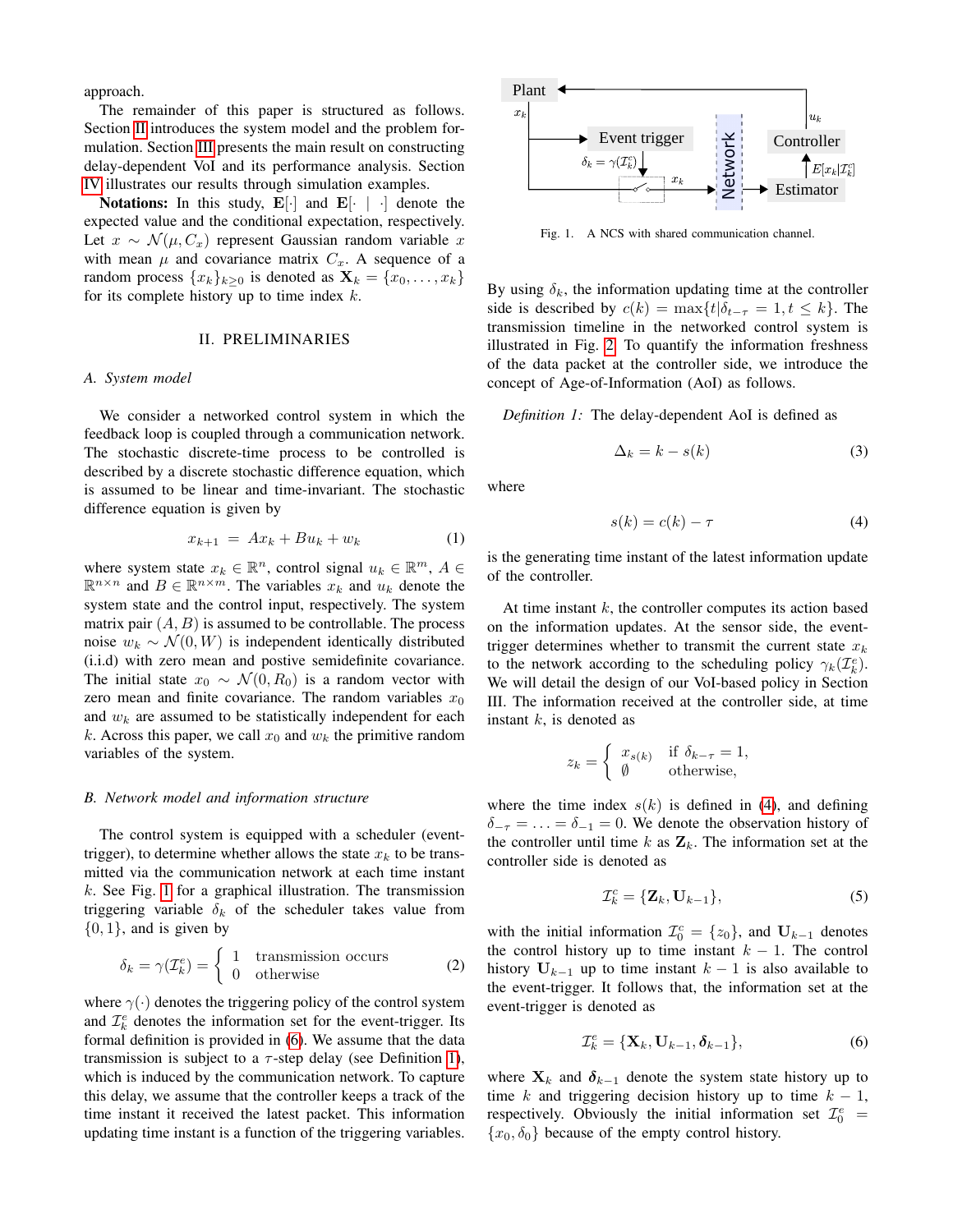

<span id="page-2-1"></span>Fig. 2. Transmission timeline

### *C. Problem statement*

In this study, we aim to find the optimal joint co-design of control and scheduling policy which solves the following optimization problem:

<span id="page-2-4"></span>
$$
\min_{f,\gamma} \Psi(f,\gamma) = J(f,\gamma) + \mathcal{R}(\gamma),\tag{7}
$$

where f denotes the control policy and  $\gamma$  denotes the scheduling policy (defined in [\(2\)](#page-1-5)),  $J(f, \gamma)$  and  $\mathcal{R}(\gamma)$  represent the control cost function and communication cost function, respectively. The control cost function is given by

<span id="page-2-2"></span>
$$
J = \frac{1}{T+1} \mathbf{E} \Big[ \sum_{k=0}^{T} \left( x_k^{\top} Q_k x_k + u_k^{\top} R_k u_k \right) + x_{T+1}^{\top} Q_{T+1} x_{T+1} \Big], \tag{8}
$$

where the matrix  $Q_k$  is positive semidefinite,  $R_k$  is positive definite, the matrix pair  $(A, Q_k^{\frac{1}{2}})$  is detectable, with  $Q_k = \left(Q_k^{\frac{1}{2}}\right)^\top Q_k^{\frac{1}{2}}$ . The communication cost function we considered is designed as:

$$
\mathcal{R} = \frac{1}{T+1} \mathbf{E} \big[ \sum_{k=0}^T \theta_k \delta_k \big],
$$

<span id="page-2-0"></span>where  $\theta_k$  denotes the single transmission cost at time instant k.

# III. MAIN RESULT

Before presenting the main result in this work, we provide the following supporting result.

<span id="page-2-3"></span>As proved in [18], a pair of joint control and communication policies with a certainty equivalence controller is a dominating class of policies. Thus, within the dominating policies, the local sub-problems can be decomposed into: i) the design of certainty equivalence controller; and  $ii$ ) the design of optimal triggering policy [19]. In the following, we provide a condition on the scheduler to guarantee certainty equivalence of the controller.

*Lemma 1 ( [20]):* Let the triggering policy be a function of the primitive random variables, i.e.,  $\delta_k = \gamma_k (x_0, \mathbf{W}_{k-1}).$ Then the optimal controller which minimizes the finite horizon LQG problem [\(8\)](#page-2-2) is certainty equivalent, i.e.,

<span id="page-2-5"></span>
$$
u_k^* = f^*(\mathcal{I}_k^c) = L_k \mathbf{E}[x_k | \mathcal{I}_k^c],\tag{9}
$$

П

with  $L_k = -(\Lambda_k)^{-1} B^{\top} P_{k+1} A$  and  $P_k$  being the solution of the following algebraic Riccati equation:

<span id="page-2-10"></span>
$$
P_k = Q_k + A^{\top} (P_{k+1} - P_{k+1} B(\Lambda_k)^{-1} B^{\top} P_{k+1}) A,
$$
  
\n
$$
P_T = Q_T, \quad \Lambda_k = R_k + B^{\top} P_{k+1} B.
$$
\n(10)

Lemma [1](#page-2-3) decomposes the co-design problem [\(7\)](#page-2-4), and therefore the remaining problem is how to find the optimal triggering policy, which is detailed below. For notation simplicity, the subscript  $i$  is omitted from the next subsection.

### *A. System dynamics reparameterization*

We design the estimator at the controller-side as

<span id="page-2-6"></span>
$$
\mathbf{E}[x_k | \mathcal{I}_k^c] = A^{\Delta_k} x_{s(k)} + \sum_{r=1}^{\Delta_k} A^{r-1} B u_{k-r}, \quad (11)
$$

where  $u_k$  is defined in [\(9\)](#page-2-5) and  $s(k)$  is defined in [\(4\)](#page-1-4). The estimation error is defined as

<span id="page-2-8"></span>
$$
e_k = x_k - \mathbf{E}[x_k | \mathcal{I}_k^c]
$$
 (12)

Similarly, starting from the latest triggering time instant  $s(k)$ , the state dynamics [\(1\)](#page-1-6) can be further written as

<span id="page-2-7"></span>
$$
x_k = A^{\Delta_k} x_{s(k)} + \sum_{r=1}^{\Delta_k} A^{r-1} (Bu_{k-r} + w_{k-r}). \quad (13)
$$

By substituting [\(11\)](#page-2-6) and system dynamics [\(13\)](#page-2-7) into the error function [\(12\)](#page-2-8), the estimation error is obtained as

<span id="page-2-9"></span>
$$
e_k = \sum_{r=1}^{\Delta_k} A^{r-1} w_{k-r},
$$
\n(14)

which will be served as a key component in designing the VoI-based scheduling policy.

In order to characterize how the triggering policy influences the control performance, the estimation error [\(14\)](#page-2-9) is reparameterized with respect to the triggering variables. Note that the value of  $\Delta_{k+\tau}$  and error dynamics [\(14\)](#page-2-9) are determined by the decisions up to time instant  $k$ . The AoI expression with respect to decision  $\delta_k$  at time instant  $k + \tau$ is given as

$$
\Delta_{k+\tau} = (1 - \delta_k)(\Delta_{k+\tau-1} + 1) + \delta_k \tau.
$$

For illustrative purpose, we provide an example. If the triggering occurs at  $k - 1$ , while not at k, then  $\Delta_{k+\tau}$  $\tau + 1$ . Besides, if no triggering occurs during  $[k - \tau, k]$ , then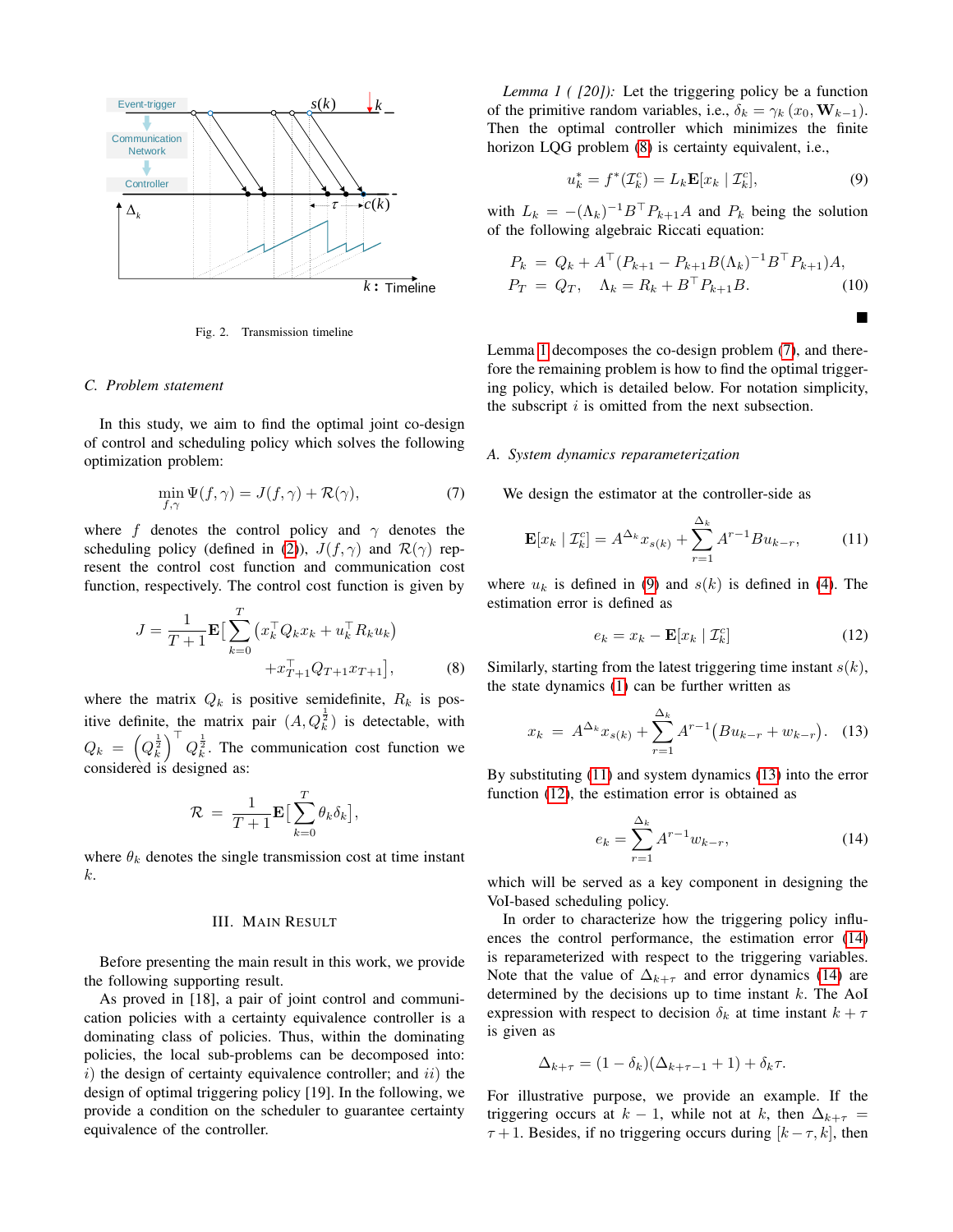$\Delta_{k+\tau} = \Delta_k + \tau$ . Accordingly, the expression of  $e_{k+\tau}$  with respect to decision  $\delta_k$  is denoted as

<span id="page-3-4"></span>
$$
e_{k+\tau} = (1 - \delta_k)(Ae_{k+\tau-1} + w_{k+\tau-1})
$$
  
+  $\delta_k \sum_{r=1}^{\tau} A^{r-1} w_{k+\tau-r}$   
=  $\sum_{r=1}^{\Delta_{k+\tau}} A^{r-1} w_{k+\tau-r}$ . (15)

# *B. VoI Construction*

We formally define the VoI as follows

<span id="page-3-0"></span>
$$
\text{Vol}_k := V_k(\mathcal{I}_k^e) \mid_{\delta_k=0} -V_k(\mathcal{I}_k^e) \mid_{\delta_k=1}.
$$
 (16)

Equation [\(16\)](#page-3-0) indicates the value that is assigned to the reduction of uncertainty from the decision maker's perspective given a measurement update [16], where  $V_k(\mathcal{I}_k^e)$  denotes the value function in the optimization problem from the viewpoint of the event-trigger. Now we are ready to present our main result.

*Theorem 1:* Let the triggering policy be a function of the primitive random variables, i.e.,  $\delta_k = \gamma_k (x_0, \mathbf{W}_{k-1})$ . And let the optimal control policy be given by [\(9\)](#page-2-5). The optimal scheduling policy which minimizes the optimization problem [\(8\)](#page-2-2) is the VoI-based policy given by

$$
\delta_k^* = \mathbf{1}_{\text{Vol}_k > 0} = \begin{cases} 1 & \text{if } \text{Vol}_k > 0, \\ 0 & \text{otherwise,} \end{cases} \tag{17}
$$

where  $\text{Vol}_k$  is the VoI at time instant k expressed as

<span id="page-3-5"></span>
$$
Vol_k = -\theta_k + \text{tr}(\Gamma_{k+\tau}\Phi(\Delta_{k+\tau}) + \rho_k, \tag{18}
$$

where  $\Phi(\Delta_{k+\tau}) = \mathbf{E}[\sum_{r=\tau+1}^{\Delta_{k+\tau-1}+1} (A^{r-1})^{\top} A^{r-1} || w_{k+\tau-r} ||^2]$ with  $\Gamma_k = L_k^{\top} \Lambda_k L_k$ . Besides, the  $\rho_k$  is expressed as

$$
\rho_k = \mathbf{E}[V_{k+1} | \mathcal{I}_k^e, \delta_k = 0] - \mathbf{E}[V_{k+1} | \mathcal{I}_k^e, \delta_k = 1] \quad (19)
$$
  
with 
$$
V_k = \mathbf{E}[\sum_{t=k}^{T-\tau} \theta_t \delta_t + e_{t+\tau}^\top \Gamma_{t+\tau} e_{t+\tau} | \mathcal{I}_k^e].
$$

*Proof:* By substituting the algebraic Riccati equation

[\(10\)](#page-2-10) into the optimization cost function [\(7\)](#page-2-4), we can rewrite [\(7\)](#page-2-4) as

<span id="page-3-1"></span>
$$
\Psi(f,\gamma) = \frac{1}{T+1} \mathbf{E} [x_0^\top P_0 x_0 + \sum_{k=0}^T w_k^\top P_{k+1} w_k + (u_k + L_k x_k)^\top \Gamma_k (u_k + L_k x_k) + \theta_k \delta_k]
$$
(20)

Inserting the certainty equivalence controller [\(9\)](#page-2-5) into the cost function [\(20\)](#page-3-1) results in

<span id="page-3-2"></span>
$$
\Psi(f^*, \gamma) = \frac{1}{T+1} \mathbf{E}[x_0^\top P_0 x_0 + \sum_{k=0}^T w_k^\top P_{k+1} w_k + e_k^\top \Gamma_k e_k + \theta_k \delta_k].
$$
 (21)

where  $\Gamma_k = L_k^{\top} \Lambda_k L_k$ . We define a cost-to-go function at time  $k$  for [\(21\)](#page-3-2) as

<span id="page-3-7"></span>
$$
V_k = \mathbf{E} \left[ \sum_{t=k}^{T-\tau} \theta_t \delta_t + e_{t+\tau}^\top \Gamma_{t+\tau} e_{t+\tau} \mid \mathcal{I}_k^e \right],\tag{22}
$$

where  $e_t$ , for  $0 \le t < \tau$ , is independent of the triggering policy since no packet arrives at the controller during  $t \in$  $[0, \tau)$  due to the transmission delay. It is straightforward to re-write  $V_k$  as

<span id="page-3-3"></span>
$$
V_k = \mathbf{E}[\theta_k \delta_k + e_{k+\tau}^\top \Gamma_{k+\tau} e_{k+\tau} + V_{k+1} | \mathcal{I}_k^e].
$$
 (23)

The minimizer  $\delta_k^*$  of cost-to-go function [\(23\)](#page-3-3) is obtained as  $\delta_k^* = \mathbf{1}_{\text{Vol}_k > 0}$  with  $\text{Vol}_k$  defined in [\(16\)](#page-3-0). Regarding the term  $\mathbf{E}[e_{k+\tau}^{\top}\Gamma_{k+\tau}e_{k+\tau} | \mathcal{I}_{k}^{e}]$  in stage cost of  $V_{k}$ , by substituting [\(15\)](#page-3-4), it can be further written as

<span id="page-3-6"></span>
$$
\mathbf{E}[e_{k+\tau}^{\top} \Gamma_{k+\tau} e_{k+\tau} | \mathcal{I}_{k}^{e}, \delta_{k} = 0] - \mathbf{E}[e_{k+\tau}^{\top} \Gamma_{k+\tau} e_{k+\tau} | \mathcal{I}_{k}^{e}, \delta_{k} = 1] \\
= \sum_{r=1}^{\Delta_{k+\tau-1}+1} (A^{r-1} w_{k+\tau-r})^{\top} \Gamma_{k+\tau} A^{r-1} w_{k+\tau-r} \\
- \sum_{r=1}^{\tau} (A^{r-1} w_{k+\tau-r})^{\top} \Gamma_{k+\tau} A^{r-1} w_{k+\tau-r} \\
= \text{tr}(\Gamma_{k+\tau} \Phi(\Delta_{k+\tau})), \tag{24}
$$

with  $\Phi(\Delta_{k+\tau})$  defined in [\(18\)](#page-3-5). Overall, the combination of [\(16\)](#page-3-0), [\(23\)](#page-3-3) and [\(24\)](#page-3-6) implies the expression of VoI

$$
Vol_k = -\theta_k + \text{tr}(\Gamma_{k+\tau}\Phi(\Delta_{k+\tau}) + \rho_k \tag{25}
$$

with 
$$
\rho_k = \mathbf{E}[V_{k+1} | \mathcal{I}_k^e, \delta_k = 0] - \mathbf{E}[V_{k+1} | \mathcal{I}_k^e, \delta_k = 1]. \blacksquare
$$

To obtain a valid VoI function [\(18\)](#page-3-5), we need to minimize the cost-to-go function [\(22\)](#page-3-7) using dynamic programming. In the numerical backward induction of dynamic programming, the objective function must be computed for each combination of values. The cost-to-go function  $V_k$  [\(22\)](#page-3-7) is dependent on future triggering variables  $(\delta_{k+1}, \delta_{k+2}, \ldots, \delta_N)$  and needs to be computed recursively, therefore, its computation is in general difficult. In order to achieve generic computational tractability and scalability, we introduce an approximation of the VoI function using Proposition 4 of [16], a so-called VoI proxy function.

Let  $\bar{\gamma} = {\bar{\delta}_0, \ldots, \bar{\delta}_N}$  be a periodic triggering policy with  $\overline{\delta}_k = 1$  for all  $0 \leq k \leq N$ . At each time instant k, we use the sub-optimal set of policies  $\{\delta_k, \overline{\delta}_{k+1}, \ldots, \overline{\delta}_N\}$  as the baseline policy to simplify the  $\rho_k$  calculation, and it results in  $\rho_k = 0$ .

<span id="page-3-10"></span>*Proposition 1:* Consider the joint optimization problem [\(8\)](#page-2-2) and let the optimal control policy be given by [\(9\)](#page-2-5). The VoI proxy-based scheduling policy  $\tilde{\gamma}$  is given by

<span id="page-3-8"></span>
$$
\tilde{\delta}_k = \mathbf{1}_{\text{VoIP}_k > 0},\tag{26}
$$

where

<span id="page-3-9"></span>
$$
VOIP_k = -\theta_k + \text{tr}(\Gamma_{k+\tau}\Phi(\Delta_{k+\tau}))
$$
 (27)

with  $\Phi(\Delta_{k+\tau})$  defined in [\(18\)](#page-3-5). The policy is sub-optimal but outperforms the periodical policy in tradeoff between the control performance and communication cost.

*Proof:* We need to prove  $\Psi(\tilde{\gamma}, f^*) \leq \Psi(\bar{\gamma}, f^*)$ . Let the cost-to-go function under sub-optimal triggering policy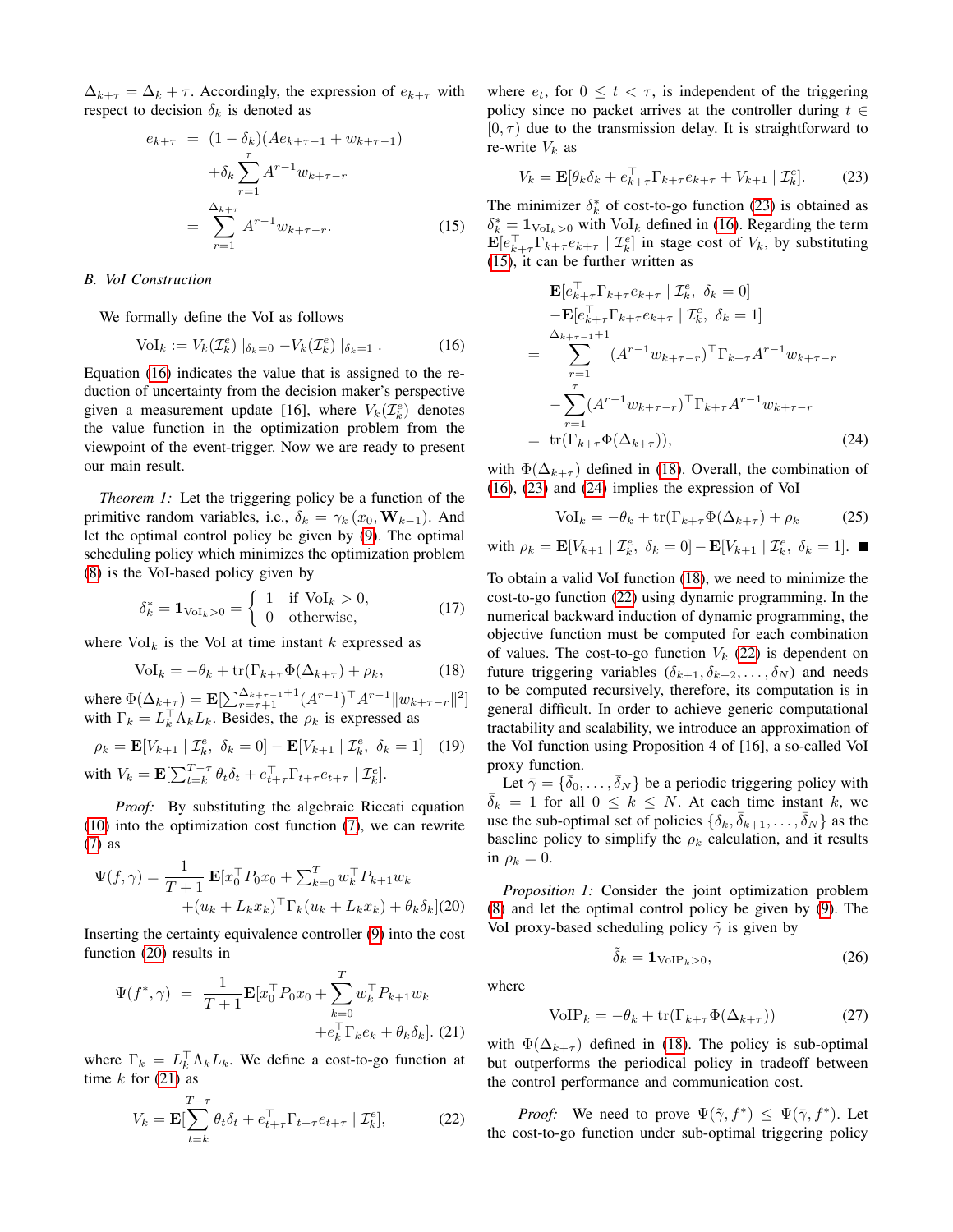and periodical policy be  $\tilde{V}_k$  and  $\bar{V}_k$ , respectively. In order to show  $\Psi(\tilde{\gamma}, f^*) \leq \Psi(\bar{\gamma}, f^*)$ , it is enough to show  $V_k \leq \tilde{V}_k$ . Assume that the claim holds for  $k + 1$ , we have

$$
\tilde{V}_k = \mathbf{E}[\theta \tilde{\delta}_k + e_{k+\tau}^{\top} \Gamma_{k+\tau} e_{k+\tau} + \tilde{V}_{k+1} | \mathcal{I}_k^e] \n\leq \mathbf{E}[\theta \tilde{\delta}_k + e_{k+\tau}^{\top} \Gamma_{k+\tau} e_{k+\tau} + \bar{V}_{k+1} | \mathcal{I}_k^e] \n\leq \mathbf{E}[\theta \bar{\delta}_k + e_{k+\tau}^{\top} \Gamma_{k+\tau} e_{k+\tau} + \bar{V}_{k+1} | \mathcal{I}_k^e] = \bar{V}_k,
$$

where  $\bar{\delta}_k = \bar{\gamma}(\mathcal{I}_k^e)$ . The first and second equalities result from backward induction, the first inequality is from the induction hypothesis and the second inequality is from the definition of the sub-optimal triggering policy  $\tilde{\gamma}$ .

The scheduling policy [\(26\)](#page-3-8) based on VoI proxy function [\(27\)](#page-3-9) given in Proposition [1](#page-3-10) is no longer optimal for the optimization problem [\(7\)](#page-2-4). However, in the following Corollary [1,](#page-4-1) we show that the VoI proxy metric will be shown that the VoI proxy metric outperforms the periodic scheduling policy and AoI-based scheduling policy.

*Remark 1:* Compared with previous VoI function in [16], which is of the form

$$
Vol_k = e_k^{\top} A^{\top} \Gamma_{k+1} A_k e_k - \theta_k + \rho_k,
$$

the VoI function [\(18\)](#page-3-5) and VoI proxy function [\(27\)](#page-3-9) is reparameterized with the Gaussian noise and time information which are available at the decision maker at the sensor side. Moreover, they capture the essential variables such as delay and analytically characterize the relationship between communication delay and the formulated optimization problem [\(7\)](#page-2-4). These observations facilitate the VoI metric to be applied in a large-scale NCS.

The result of performance guarantee in Proposition [1](#page-3-10) also applies for comparison between VoI proxy-based triggering policy [\(26\)](#page-3-8) and AoI-based triggering policy proposed in [16]. This introduces our next corollary.

*Corollary 1:* Let  $\hat{\gamma}$  be the AoI-based triggering policy given in [16], under the fixed optimal control law as in [\(9\)](#page-2-5) of Lemma [1,](#page-2-3) the sub-optimal triggering policy  $\tilde{\gamma}$  given in [\(26\)](#page-3-8) outperforms the AoI-based triggering policy  $\hat{\gamma}$  in optimization problem [\(7\)](#page-2-4).

*Proof:* Let the cost-to-go function under AoI-based scheduling policy be  $\hat{V}_k$ . We need to prove  $\Psi(\tilde{\gamma}, f^*) \leq$  $\Psi(\hat{\gamma}, f^*)$ . Assume that the claim holds for  $k + 1$ , we have

$$
\tilde{V}_k = \mathbf{E}[\theta \tilde{\delta}_k + e_{k+\tau}^\top \Gamma_{k+\tau} e_{k+\tau} + \tilde{V}_{k+1} | \mathcal{I}_k^e]
$$
\n
$$
\leq \mathbf{E}[\theta \tilde{\delta}_k + e_{k+\tau}^\top \Gamma_{k+\tau} e_{k+\tau} + \hat{V}_{k+1} | \mathcal{I}_k^e]
$$
\n
$$
\leq \mathbf{E}[\theta \hat{\delta}_k + e_{k+\tau}^\top \Gamma_{k+\tau} e_{k+\tau} + \hat{V}_{k+1} | \mathcal{I}_k^e] = \hat{V}_k,
$$

where  $\hat{\delta}_k = \hat{\gamma}(\mathcal{I}_k^e)$ . The first and second equalities come from backward induction, and the derivation explanation is same as in the proof of Proposition. [1.](#page-3-10)

# IV. SIMULATION RESULT

<span id="page-4-0"></span>In this section, we provide a numerical simulation to validate the effectiveness of our proposed VoI-based scheduling policy. In terms of dynamics [\(1\)](#page-1-6), we choose a two-dimension linear system with system matrices  $A = \text{diag}\{1.15, 1.1\}$ ,  $B = \text{diag}\{0.1, 0.1\}$ , and the Gaussian noise covariance is  $W = \text{diag}\{0.001, 0.0001\}$ . The constant delay is set as  $\tau = 2$ . Regarding the weighting coefficients in LQG cost function [\(7\)](#page-2-4), we choose  $Q_k = Q_{T+1} = \text{diag}\{1, 1\}$ , and  $R_k = R_{T+1} = \text{diag}\{1, 1\}$  for all k. The time horizon is chosen as  $T = 150$ . The simulated average transmission rate is defined as  $r = \frac{1}{T+1} \sum_{t=0}^{T} \delta_k$ , and the control performance is valued by the average mean square error  $\frac{1}{T+1} \sum_{t=0}^{T} ||e_k||^2$ . We run Monte Carlo simulations with 1000 trials.



<span id="page-4-2"></span><span id="page-4-1"></span>Fig. 3. From up to bottom: the trajectory of VoI proxy function [\(27\)](#page-3-9) and the triggering events of the system.



<span id="page-4-3"></span>Fig. 4. System states and control signals under VoI proxy-based scheduling policy [\(26\)](#page-3-8).

Fig. [3](#page-4-2) depicts the VoI proxy trajectory [\(27\)](#page-3-9) and triggering events of the networked control system under the transmis-